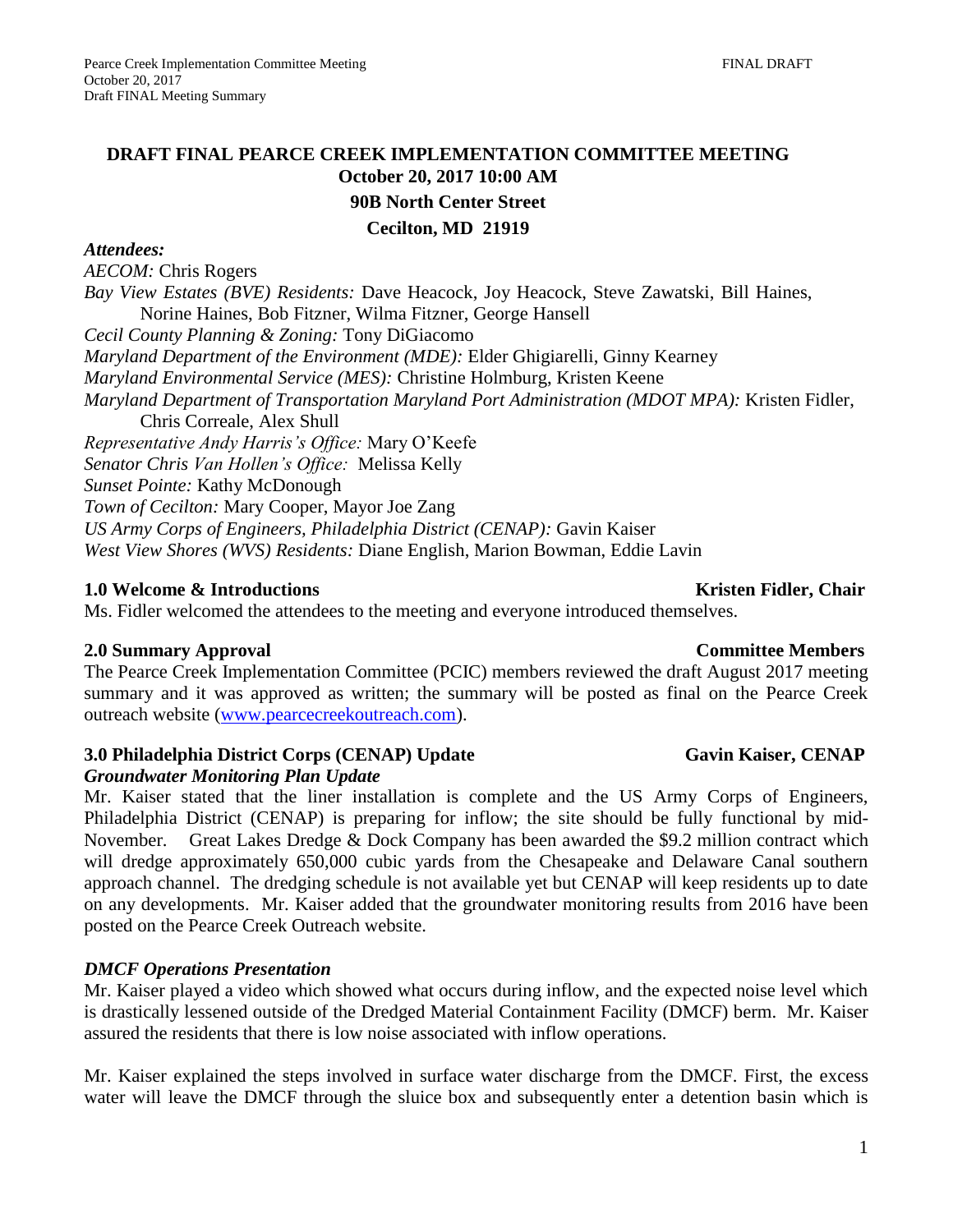intended to help reduce the flow and velocity of the water leaving the site. Next, the water will travel through a vegetated, low slope channel which empties into a stream and will travel about 2,500 feet before entering Pearce Creek Lake. The Pearce Creek DMCF is a robust system which was designed to prevent scouring of the lake; concerns regarding scouring of the lake are unwarranted.

Mr. Kaiser explained that the sluice box is designed to remove suspended solids from the water before discharge. As water and sediment increases within the site, the height of the boards on the sluice box will increase as well. Mr. Hansell asked about the expected flow rate. Mr. Kaiser stated that the flow rate can differ depending on a variety of variables (i.e. inflow rate and suspended solids). Mr. Kaiser also reiterated that the discharge is sent to a detention basin before it is released to a vegetated channel leading to the lake; the DMCF and discharge area were designed for maximum flow and to prevent scouring.

Mr. Hansell asked how the dredged material would be transported to the DMCF. Mr. Kaiser explained that the sediment is mechanically dredged, using a bucket, and then dumped into a scow; a spider barge is then used to pump the material from the scow into the DMCF. The spider barge will be removed once the job is complete. The dredging equipment can be present any time during the dredging window from October  $1<sup>st</sup>$  through March  $31<sup>st</sup>$ ; inflow will also take place within the dredging window. After dredging, the dredging contractor will demobilize and remove the equipment. Ms. Fidler asked how long the dredging would take. Mr. Kaiser replied that two months is the estimated length of time for a dredging event. Ms. Correale asked if there were any requirements if the pipes were left after dredging was completed. Mr. Kaiser replied that coordination would occur with the US Coast Guard to mark the location of the pipes for boating safety. Mr. Kaiser noted that the scow will not be placed in the shipping channel. Once the site is deemed safe for visitors, a public walkthrough will be offered to the residents.

#### **4.0 Discharge Monitoring Plan Update Elder Ghigiarelli, MDE**

Mr. Ghigiarelli stated that the Maryland Department of the Environment (MDE) reviewed and approved the CENAP Discharge Monitoring Plan. There were some citizen concerns regarding the monitoring location of the discharge due to the figures in the 2015 CENAP Environmental Assessment Report, which denoted the Dredged Material Containment Area to include the Pearce Creek Lake. Mr. Ghigiarelli clarified that only the DMCF diked area would receive dredged material. Another citizen concern mentioned potential scouring of Pearce Creek Lake by the discharge waters from the DMCF. MDE believes, due to the detention basin and the length of the grassy swale in which the water must travel, the discharge will not be sufficient to scour the lake.

The discharge location is designated at the point at which the discharge leaves the facility. There was a recommendation that the monitoring occur both where the discharge leaves the facility and also at the weir between Pearce Creek Lake and Elk River. MDE does not agree with this recommendation because there are influences of other non-point source inputs from the surrounding area not related to the DMCF and monitoring at the weir would not provide an accurate depiction of the constituents in the DMFC discharge. The Maryland Department of Transportation Maryland Port Administration (MDOT MPA) will continue the voluntary exterior monitoring program which will be able to provide data to compare with the discharge monitoring data. Regarding a contingency for noncompliance, Mr. Ghigiarelli stated that the Water Quality Certification (WQC) states that if the monitoring indicates noncompliance the CENAP must stop discharge, contact MDE, and ensure compliance before discharge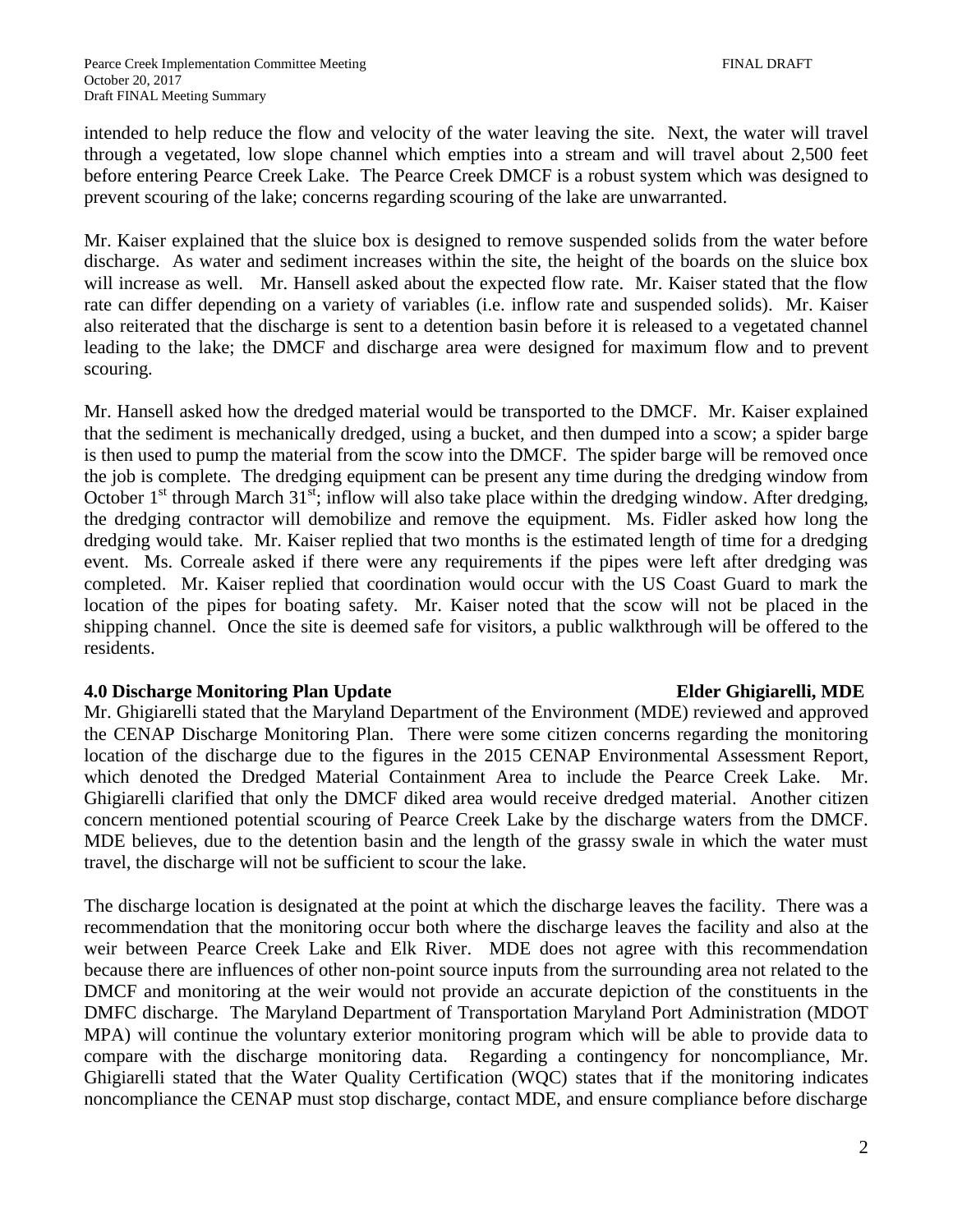can resume. A resident suggested a visual aid which indicates the different forms of monitoring and regulatory requirements. Mr. Ghigiarelli stated that current dewatering efforts on-site are removing rainwater which has been approved as part of the plans to reactivate the site. CENAP has approval to discharge rainwater prior to the placement of material.

The duration of the WQC was initially a 2-year certification. CENAP requested an extension due to reactivation delays, which was approved by MDE since there had been no changes. The WQC will expire in March 2018 and CENAP will have to reapply for a renewal; MDE will put out a public notice regarding the renewal which allows citizens the ability to comment on the reissuance. Mr. Hansell asked how long the extension length would be. Mr. Ghigiarelli replied that, in the past, renewals are generally limited to an annual basis. Mr. Hansell recommended a one year renewal since there will be a limited amount of discharge monitoring data available at the time of renewal.

### **5.0 Drinking Water Line Planning Progress Chris Rogers, AECOM**

### *Water System Construction Updates*

Mr. Rogers stated that both the distribution main and transmission main projects are in the punch list stage. The distribution main passed all potability testing on September  $8<sup>th</sup>$ . The Town of Cecilton is responsible for the operation of the Distribution Main, which is being managed by a licensed operator. Flushing is still occurring to keep the water fresh and maintain appropriate chlorine residuals levels. A resident asked if the chlorine in the water would be reduced. Mr. Rogers replied that currently there are some minor chlorine residual spikes but when everyone is hooked-up, the chlorine levels will normalize. Mr. Heacock asked if any wells have been decommissioned. Mr. Rogers replied that the third phase of on-lot work, or well abandonment, has not begun. AECOM has submitted a request to Reybold for the well abandonment schedule. The first well abandonment will occur at the home that was rebuilt to allow for occupancy per a requirement of the Cecil County Health Department. A resident asked how many residents have refused to connect to the water system and Mr. Rogers replied six. Another resident asked how long until everyone is hooked-up to the system. Mr. Rogers stated that the one-year contract, which was set in April, is anticipated to be extended due to initial setbacks from potability and scheduling availability of those who live elsewhere in the winter.

### *Status of In-home Connections*

As of the meeting date, AECOM has received 112 plumbing permits; 110 exterior installations have been completed (primarily in Bay View Estates) with about 30 exterior connections made in West View Shores; and 36 interior connections made, most from special requests (i.e. failing well pumps). Mr. Rogers noted that the in-home connections have been going smoothly. Reybold has been installing the service lines and terminating them near the connection to the well line. When the in-home work takes place, Reybold and the plumber uncover the well line, connect the service line to the well line, and complete the interior plumbing. To complete the interior connection, the plumber disconnects all water treatment system components and installs the expansion tank, shut-off valve, and the pressure reducing valve.

#### *Access Agreements*

A reminder regarding the MDOT MPA funding window expiration was sent to residents who have not contacted AECOM for an inspection or have refused to connect to the water system. Additionally, five access agreements are missing from homes that were inspected. Mr. Rogers added that there are five pending inspections.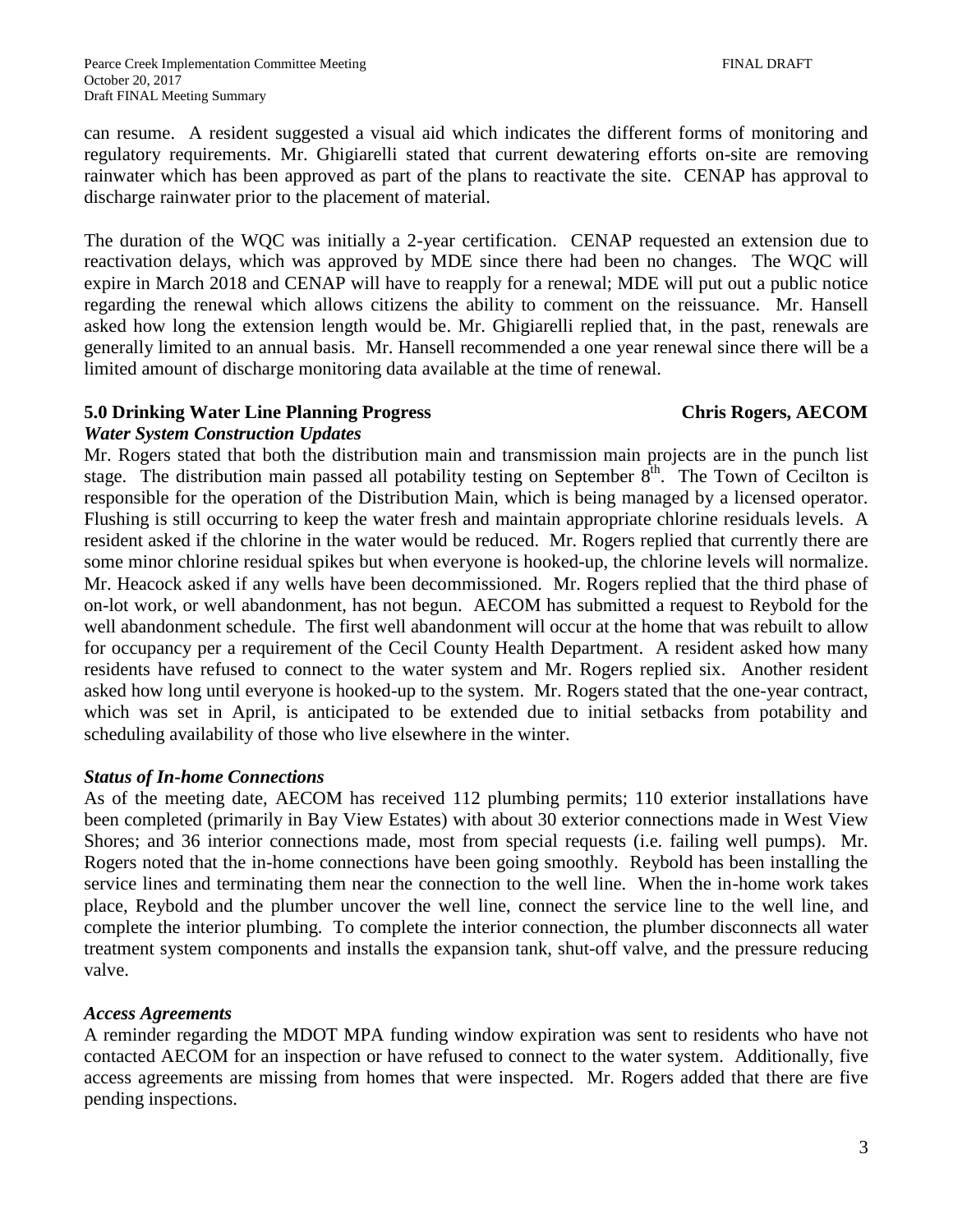#### *Hook-up Funding Expiration*

### **6.0** MPA Updates Kristen Fidler, MPA

Ms. Fidler stated that the punch list phase has begun for the transmission and distribution main projects, which was triggered by the in-service date for the water system on September  $8<sup>th</sup>$ . The September  $8$ , 2017 date serves as the beginning of the 1-year funding window. As mentioned by Mr. Rogers, a second letter regarding the funding window was sent to those residents who have not completed an inspection and those who had refused access. Ms. Fidler reminded the PCIC that bottled water delivery will end when MDOT MPA funding ends for hook-ups, September  $8<sup>th</sup>$ , 2018. Ms. English commented that the water delivery has been exceptional.

### *Exterior Monitoring Update*

Ms. Fidler stated that the final baseline monitoring event, spring 2017, has been completed and results will be presented at the December meeting. Ms. Keene stated that the initial post-baseline monitoring event will occur in spring 2018; this will be the first exterior monitoring event after the DMCF is operational.

### *DMMP Annual Meeting*

Ms. Fidler stated that the Dredged Material Management Program (DMMP) annual meeting will be held Friday November  $3<sup>rd</sup>$  at 10 am in Baltimore; pastries and coffee will be served. The DMMP annual meeting is for all the committees involved in the dredging program, which includes the PCIC. Topics to be discussed at the annual meeting involve the Port of Baltimore and the overall dredging program, including innovative reuse and beneficial use.

#### *Elected Official Outreach*

Ms. Fidler stated that the Port of Baltimore hosted Alan McCarthy, County Executive for Cecil County, in September for a full tour of the marine terminals and dredging overview. A Pearce Creek update meeting for elected officials will be held in November or December to showcase the operations of the DMCF.

### **7.0 Citizen Comments Community Representatives**

#### *Feedback from the Community Members*

Mr. Zawatski requested that the laydown area in Bay View Estates be tidied up and maintained better; Mr. Rogers will communicate the request to the contractor. Mr. Haines stated, regarding the roads, that he has been in contact with the Cecil County Roads Department and read the email response from them: "The grading permit (201623154) was actually issued to Reybold Construction and was approved for the work shown on the approved water distribution system plans. As mentioned by Mr. Haines the disturbance was limited to the water distribution system (approximately 5'-10' on either side of the waterline). Additional roadway pavement that is placed without any disturbance or as a mill and overlay process, would not require additional permitting. Stormwater Management and Erosion & Sediment Control Plan review and approval is required for additional disturbance greater than 5,000 square feet or 100 cubic yards of earthwork". Mr. Haines stated that Reybold went far beyond 5,000 square feet of disturbance. Also, the community was supposed to review and either agree or disagree with the plan considering they are private roads. Bay View Estates is requesting that Reybold supply a reconstruction plan as needed so the roads conform to the original requirements. Mr. Rogers stated that the County did not notify AECOM or Reybold that they were out of compliance with the Stormwater Management Plan